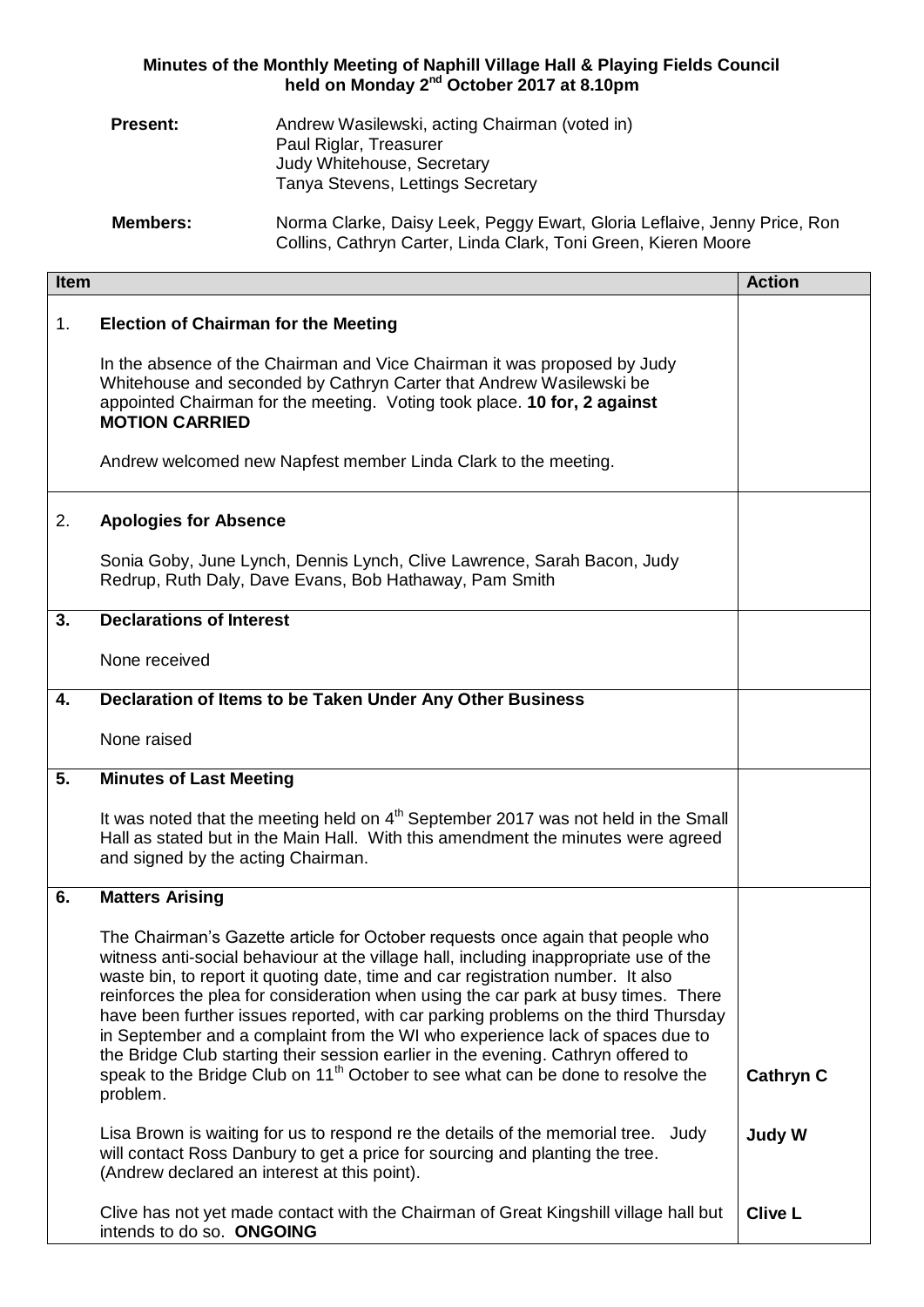|     | Phil Gunnel has not yet finished the work outside the hall. ONGOING                                                                                                                                                                                                                                                                                                                                               | <b>Clive L</b> |
|-----|-------------------------------------------------------------------------------------------------------------------------------------------------------------------------------------------------------------------------------------------------------------------------------------------------------------------------------------------------------------------------------------------------------------------|----------------|
|     | Peggy has contacted the Clerk at West Wycombe re the process for Traveller<br>eviction and is waiting for a response.                                                                                                                                                                                                                                                                                             | Peggy E        |
|     | The WI has said that they would replace their bench and there have been offers of<br>three further donations including one from the Leek family. Peggy suggested that<br>the village hall provided the bases so it was agreed that Peggy would get costings<br>for the bases/installation for discussion at the next meeting. A bench location plan<br>would be also prepared for discussion at the next meeting. | Peggy E        |
| 7.  | <b>Actions Taken by the Chairman</b>                                                                                                                                                                                                                                                                                                                                                                              |                |
|     | The Chairman has reported the problem with the drain near the War Memorial to<br>BCC Highways Dept. No response has been received as yet.                                                                                                                                                                                                                                                                         | <b>Clive L</b> |
| 8.  | <b>Treasurer's Report</b>                                                                                                                                                                                                                                                                                                                                                                                         |                |
|     | The Treasurer circulated his financial report for September in advance of the<br>meeting and talked members through the differences from last year. With these<br>explanations the report was accepted.                                                                                                                                                                                                           |                |
|     | A first draft of next year's budget has been circulated. Trustees need to study this<br>during the coming month and contact the Treasurer if they have any questions.                                                                                                                                                                                                                                             | All            |
|     | The Lettings rates have been circulated for comment. It was agreed that the Lunch<br>Club would be charged a flat rate of £10 per session. After further discussion it<br>was then proposed by Paul Riglar and seconded by Tanya Stevens that the<br>proposed rates be accepted. Voting took place. CARRIED UNANIMOUSLY.                                                                                          |                |
|     | The bins were on a quarterly contract and a concurrent change of Treasurer and<br>supplier has resulted in unpaid bills so the bin emptying was put on hold. The<br>problem is now resolved. It was proposed by Paul Riglar and seconded by Tanya<br>Stevens that we pay this by direct debit in the future. Voting took place. CARRIED<br>UNANIMOUSLY.                                                           | Paul R         |
|     | The items below have been purchased under delegated authority and were<br>approved for reimbursement:                                                                                                                                                                                                                                                                                                             |                |
|     | Judy - £53 on the hanging baskets<br>Cathryn - £40 raffle tickets for Christmas Fayre                                                                                                                                                                                                                                                                                                                             |                |
|     | The Treasurer confirmed that we now have control of the CAF account.                                                                                                                                                                                                                                                                                                                                              |                |
|     | Detailed accounts for the festival weekend will be circulated shortly.                                                                                                                                                                                                                                                                                                                                            | Paul R         |
| 9.  | <b>Lettings Secretary's Report</b>                                                                                                                                                                                                                                                                                                                                                                                |                |
|     | Casual lettings total for September were £245.                                                                                                                                                                                                                                                                                                                                                                    |                |
|     | Implementation of the new hall booking system is progressing well.                                                                                                                                                                                                                                                                                                                                                | Tanya S        |
| 10. | <b>Strategic Plan</b>                                                                                                                                                                                                                                                                                                                                                                                             |                |
|     | The Strategic Working Party had not met since the last meeting.                                                                                                                                                                                                                                                                                                                                                   |                |
|     | <b>Roof Work</b>                                                                                                                                                                                                                                                                                                                                                                                                  |                |
|     | The quote from Penn Roofing actually totals £17,640. Cathryn confirmed that the                                                                                                                                                                                                                                                                                                                                   |                |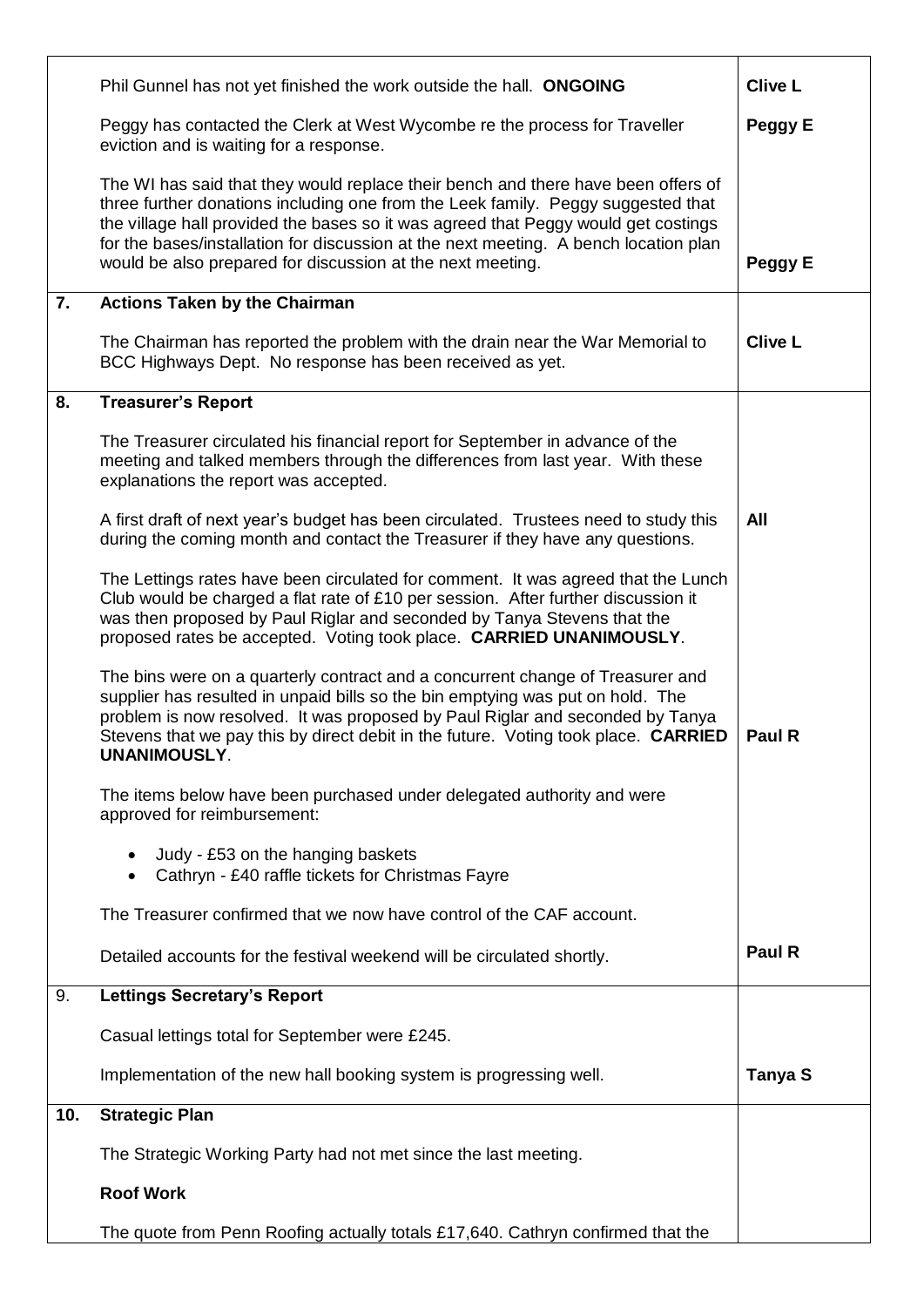|     | Strategic Working Party had received three quotes and had made the<br>recommendation to proceed with Penn Roofing based on due consideration of the<br>each supplier proposal against the same specification. It was agreed that before<br>any final decision is made to proceed we need a firm quotation to include payment<br>terms and that we need to be able to change the specification if the price<br>significantly increases. | <b>Dennis L</b> |
|-----|----------------------------------------------------------------------------------------------------------------------------------------------------------------------------------------------------------------------------------------------------------------------------------------------------------------------------------------------------------------------------------------------------------------------------------------|-----------------|
|     | <b>Hall Floor</b>                                                                                                                                                                                                                                                                                                                                                                                                                      |                 |
|     | The hall floor will be re-finished between Christmas and New Year and the floor<br>colour will be better matched at the same time. No update available at meeting.                                                                                                                                                                                                                                                                     |                 |
|     | <b>Outdoor Table Tennis Table</b>                                                                                                                                                                                                                                                                                                                                                                                                      |                 |
|     | Judy has spoken to the mother of Jonny Goddard who said that Jonny would be<br>willing to come along to a meeting and present his ideas. He and his friends may<br>also be prepared to do their own fundraising. It was agreed that we would invite<br>Jonny at the start of next month's meeting and that he should include a<br>recommendation on where the table should be sited and why.                                           | <b>Judy W</b>   |
| 11. | <b>Maintenance Sub-Committee Report</b>                                                                                                                                                                                                                                                                                                                                                                                                |                 |
|     | A full report was circulated in advance of the meeting.                                                                                                                                                                                                                                                                                                                                                                                |                 |
|     | Bonfire patch – Andrew said that the firework committee has already taken<br>responsibility to clear this after this year's event, so the entry in the report is<br>misleading.                                                                                                                                                                                                                                                        | <b>Andrew W</b> |
|     | Norma has three names to go out to tender for a three year grass and hedge<br>cutting contract and is working on a formal ITT. Andrew agreed to check this once<br>produced.                                                                                                                                                                                                                                                           | <b>Andrew W</b> |
|     | The sycamore tree behind the single tennis court needs pruning. We need to know<br>more about whose tree this is and also to discuss a contribution towards the costs<br>with the Tennis Club.                                                                                                                                                                                                                                         | <b>Judy R</b>   |
| 12. | <b>Health &amp; Safety, incl Play Area</b>                                                                                                                                                                                                                                                                                                                                                                                             |                 |
|     | <b>Health and Safety Issues</b>                                                                                                                                                                                                                                                                                                                                                                                                        |                 |
|     | There is only one thumb turn on the new Bon Ami exit doors now. Clive has<br>spoken to the locksmith and is awaiting a response. ONGOING - NO UPDATE AT<br><b>MEETING</b>                                                                                                                                                                                                                                                              | <b>Clive L</b>  |
|     | Dave requested that we have a fire inspection to confirm that the doors are still<br>suitable as a fire exit door. ONGOING - NO UPDATE AT MEETING but a<br>possible solution discussed.                                                                                                                                                                                                                                                | Linda C         |
|     | ACRE has confirmed that we should use an accident book to report incidents on<br>The Crick. They have provided a full model health and safety policy which Judy W<br>will look at adapting into a policy for our Village Hall.                                                                                                                                                                                                         | <b>Judy W</b>   |
|     | Play area                                                                                                                                                                                                                                                                                                                                                                                                                              |                 |
|     | In Sarah's absence, Peggy is attending an extraordinary meeting at the Parish<br>Council to discuss all the play areas in the Parish about the future management of<br>the play areas. She will report back at the next meeting.                                                                                                                                                                                                       | Peggy E         |
|     | The big bush in the middle of the play area needs pruning. It was agreed that Andy<br>Ellison would be asked to do the work.                                                                                                                                                                                                                                                                                                           | Norma C         |